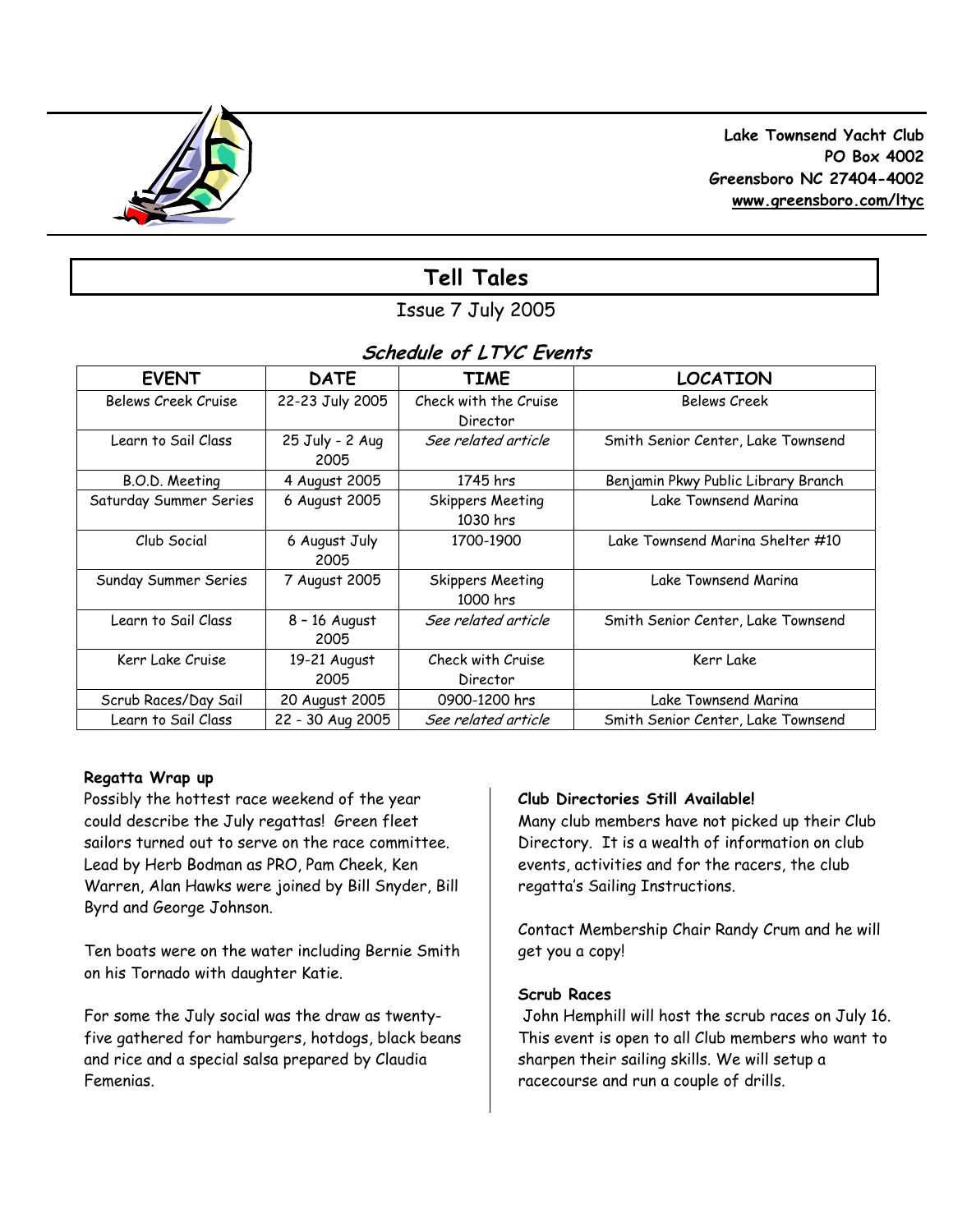New sailors may appreciate that a safety boat is on the water. Sailing around marks is a great way to hone your skills and practice sailing!

#### **Powerboat Seminar**

This seminar was well attended but if you could not make it, you missed a good one. Jere Woltz and Tom Clark held both classroom and on the water sessions. The first part of the class was spent reviewing and discussing items from the NC Wildlife Commission publication 'NC Boating Basics – A Guide to Responsible Boating'. You can probably pick one of these up at the lake warden's office. It covers a wide range of topics like safety, rules of navigation, fire extinguishers, legal requirements and maneuvering signals. Jere handed out a sheet that detailed basic information about the three LTYC boats – SCAT 1, SCAT2, and the Committee boat. This included info on the type of motor, oil/gas requirements and how to start and shutdown each motor and how to put the boats up.

They presented basic powerboat control maneuvers, like the pivot turn, how to leave and return from a dock and the correct way to hookup and tow another boat. In addition, they talked about some concepts like Minimum Controllable Speed. I found a Boating Skills website that has very clear explanations and some excellent animated graphics of some of this and more -

http://www.uspowerboating.com/maneuvers.htm.

The animations take you step-by-step through the sequence and have notes at each step to explain what to do. Jere also showed us how to use a GPS and speed/distance calculations to layout a better race course and one that is the appropriate length given the conditions and type of course.

After lunch break, we had sessions in the jetty on SCAT 1 and 2 to practice the pivot turn and leaving and returning to the dock. After that, we headed out to the lake and used the GPS to layout a course and put out buoys.

Thanks a lot to Jere and Tom for giving us some new skills.

### **Sailing Classes are Popular!**

Sailing, let alone learning to sail, can be frustrating with light and variable winds and the threat of thunderstorms.

There is still space available in the July and August Learn to Sail classes. If you know someone who is interested in learning to sail, let us get them signed up! June 20-29, George Bageant will be the lead instructor assisted by Ray Barker. July 11-19, Steve Raper will be the lead instructor assisted by Wayne Jones and Gary Wulf. July 25 – August 2, Jeff Taylor assisted by Wayne Jones and Ray Barker.

### **Cruise Seminars**

The Cruise Seminar will not be held in July.

\* \* \* \* \*

# SAILBOATS FOR SALE!

#### **Mirage 5.5**

1984 Cabin Cruiser \$2,900. (Lots of Extras) Mirage 5.5 on Magictilt Trailer, (new wheels, hubs & bearings, w/ bearing buddies) 4 HP 2stroke Mercury Motor, with new spring assist Popup motor mount. \$500 discount to Lake Townsend Yacht Club members. Call Bill Snider at 336/349-6755.

#### **American 14.6 Sailboat**

Fiberglass construction with anodized spars, Harkin blocks, fiberglass-weighted centerboard, kick up rudder, and Dacron sails, and galvanized trailer with mast stanchion can seat four adults. \$1000.00 View it at

www.sailingsource.com/americansail/default.htm Call Randee Drake, 336 586-0181 or e-mail him at kb4qqj@mindspring.com

#### **16' Mistral & Trailer**

North Sails, Swing keel & rudder, Compass. Easy to Sail \$1,500.00 Call: Dave Varsik 336-712-9668

Steve Raper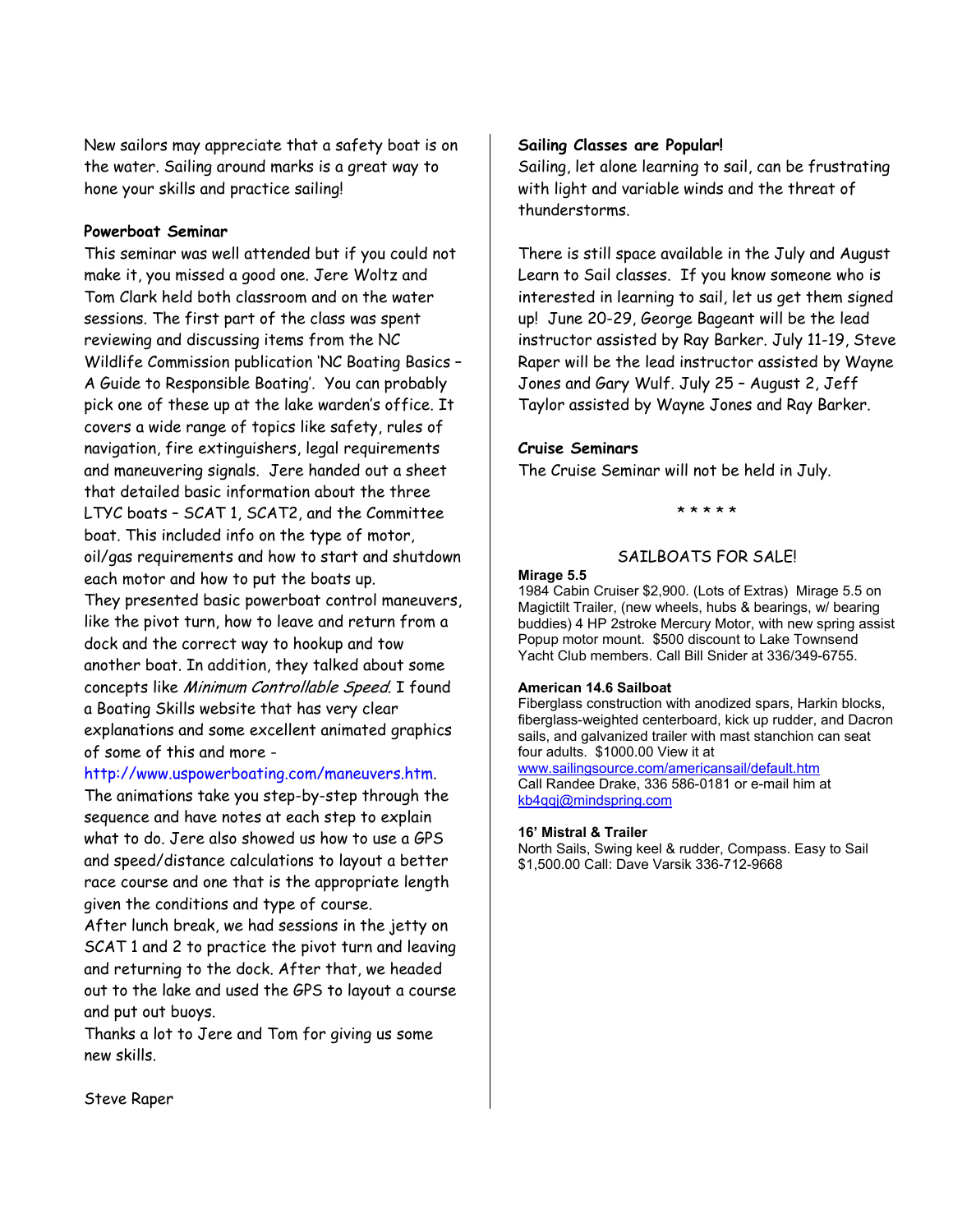**Lake Townsend Yacht Club Help Lines Commodore Rudy Cordon**

**336-540-8848** 

**Rudycordon@hotmail.com**

 **Ljohnson12@triad.rr.com**

 **kindredsouls@pipeline.com**

 **336 996-6734 R hunter-23@att.net** 

 **336 375-6465 rbc@triad.rr.com** 

 **pfcr4201@aol.com** 

 **336 644-7207 R lesliep@gborocollege.edu** 

 **336 282-7773 R David.Duff@analog.com** 

 **336 644-7207 R lesliej@leaders.ccl.org**

 **hemphillj@gborocollege.edu**

**Races/Property: Lewis Johnson (Vice Commodore) 336-656-4971 R** 

**Education: Jeff Taylor (Rear Commodore) 336 674-3887 R** 

**Cruising: Keith Smoot** 

**Membership: Randy Crum** 

**Publicity/History: Pamela Cheek (Secretary) 336 299-1948 R** 

**Social: Paul Leslie** 

**Finance: John Hemphill (Treasurer) 336 632-0864 R** 

**Junior Sailing: David Duff** 

**Mayor's Cup Regatta: Jean Leslie** 

**Newsletter/Directory: Bill Grossie 336 643-1730 R wgrossie@infionline.net** 

**Nominating: George Bageant 336 629-2750 R 336 626-1966 B gbageant@hotmail.com** 

**Webmaster: Steve Raper Steve.raper@greensboro-nc.gov** 

# SOUTH ATLANTIC YACHT RACING ASSOCIATION (SAYRA)

**SAYRA Web Site:** www.sayra-sailing.org

**US Sailing WebSite:** www.ussailing.org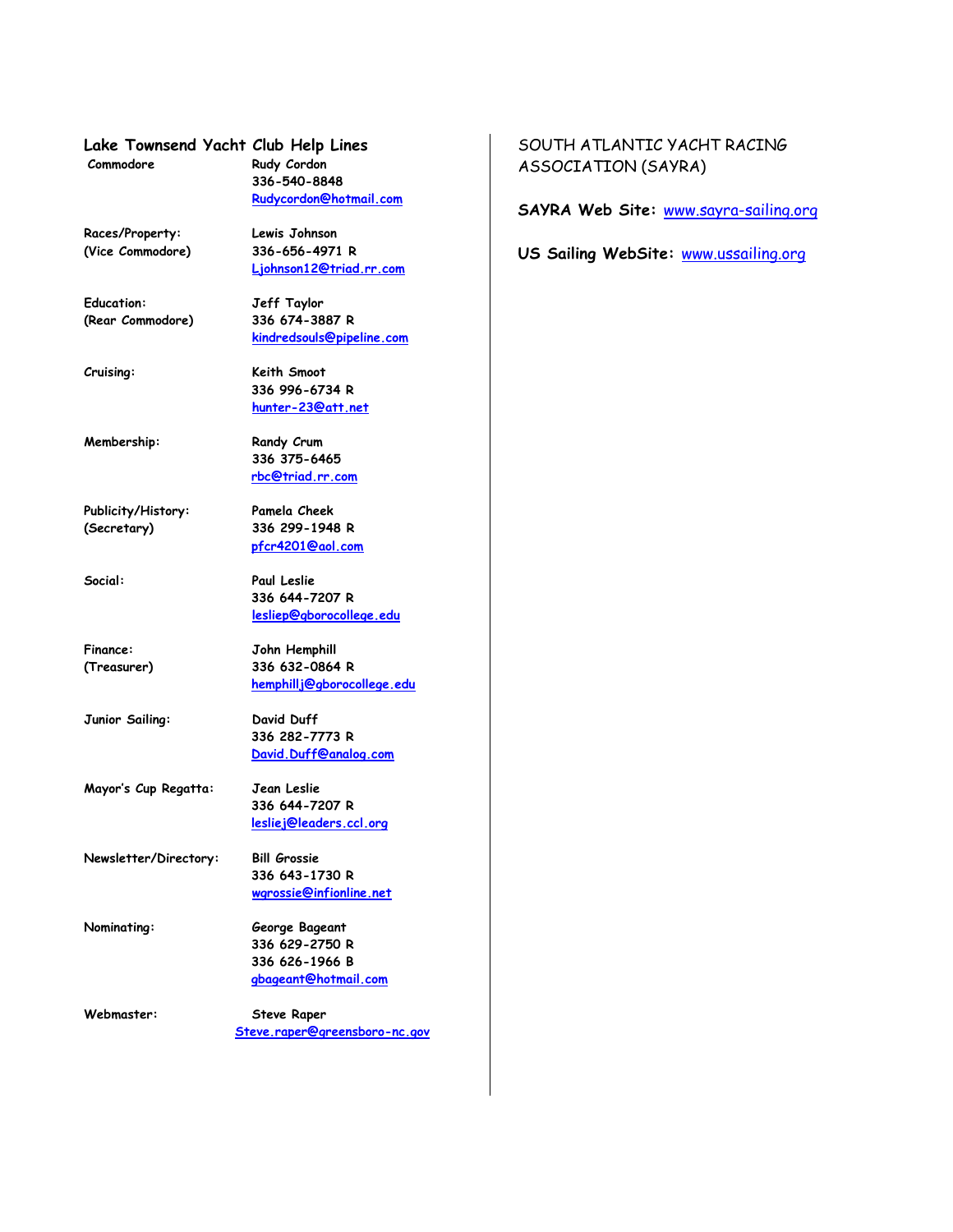Ten Days on a Jaguar

Past Commodore George Bageant offers a sailing adventure he had last year.

 I had wanted to do a trip like this for years, but there were two things stopping me. I did not know how to sail and I did not have a boat! So two year's ago I bought the boat, joined the Lake Townsend Yacht Club and have been trying to learn how to sail ever since!

 My friend Bill Byrd started talking back in January about doing a long cruise in North Carolina coastal waters this spring. The dates he had in mind were the first two weeks in May. Well when somebody starts talking about cruising, my ears perk up. I mentioned the fact that I might be able to be off work for those two weeks and got myself invited to go.

 Bill has a Jaguar 21, which is an English boat that is well suited for coastal cruising as long as you keep two things in mind. You have to love sailing and you have to be very good friends (it gets a little close below deck). I am happy to say we qualified on both counts!

 Bill keeps his boat on the trailer at Twin Lakes Resort at Washington, NC. We arrived there about noon and by 3:00 pm, we had the boat in the water with all the gear and food we needed for about week (we would be able to replenish along the way).

 At 3:00 pm, we were motoring out of the yacht basin into Chocowinity Bay. The destination this evening would be twelve miles down the Pamlico River at the town dock in Bath, NC. The wind was coming out of the southeast (our direction) so we motored all the way.

 When we got there some of Bill's friends were already at the dock on the "Muddy Rudder Too". We found out that Frank and Patti were out for the same length of time and would be sailing in the same direction. It would be nice to have company on the trip.

 Bath only has one restaurant open so supper choices were limited. After a good walk to and from, we were back at the "Bluebyrd" going over charts and listening to the weather for the next day,

 The weather forecast said clear with winds 10 to 15 0ut of the southwest. This would be good for the next leg of our trip that was Ocracoke, NC. We left Bath at 8:00 am looking for the favorable winds that were not there. It was 10:30 am before the wind finally came up and we were able to raise the sails.

 When we finally got into the Pamlico Sound, the wind was coming from the east at 15 to 20 and waves were two to three feet. Not what we wanted for 30 more miles to Ocracoke! We turned around, sailed into the Pungo River, and ducked into Slade Creek for the night. The Muddy Rudder was already there and as they had said on the radio: "this was a beautiful spot to spend a night on the hook."

 After rising at daylight and eating breakfast, we pulled the anchor and were underway at 6:30 am. This was Wednesday and we still had not made it to Ocracoke.

 The wind was coming out of the south so we motored back down the Pungo to the Pamlico and set our course to the southeast. We raised the sails and were making about 3 knots under light winds.

 About 11:00 am, the wind started coming up and by 1:00 pm we had to take a reef in the main and put the storm jib up (still doing 4 to 5 knots).

 At 3:00 pm, we have just entered "Bigfoot Slough" which is the deep water channel into Silver Lake Harbor at Ocracoke. At 5:00 pm we have a slip at the Anchorage Marina. After a 40 mile crossing I was ready for a couple beers, a shower, and a good supper!

 This was my first trip across the sound in a small boat and I had wondered how it would be out there with no land in sight. It was wonderful! It was only for about a half an hour, but it was wonderful!

 Ocracoke has many fine restaurants to choose from and our choice for the evening was the "Island Inn". It was up to its usual standards and the seafood platter was delicious to the last bite!

 It was 10:00 am before we left for Hatteras on Thursday morning. It was going to be a shorter day, so we were in good shape time-wise. At 11:00 am, our bearing was 70 degrees N.E. at 4 knots and the wind was out of the southwest. We had a great crossing with the wind dying only right before we got there.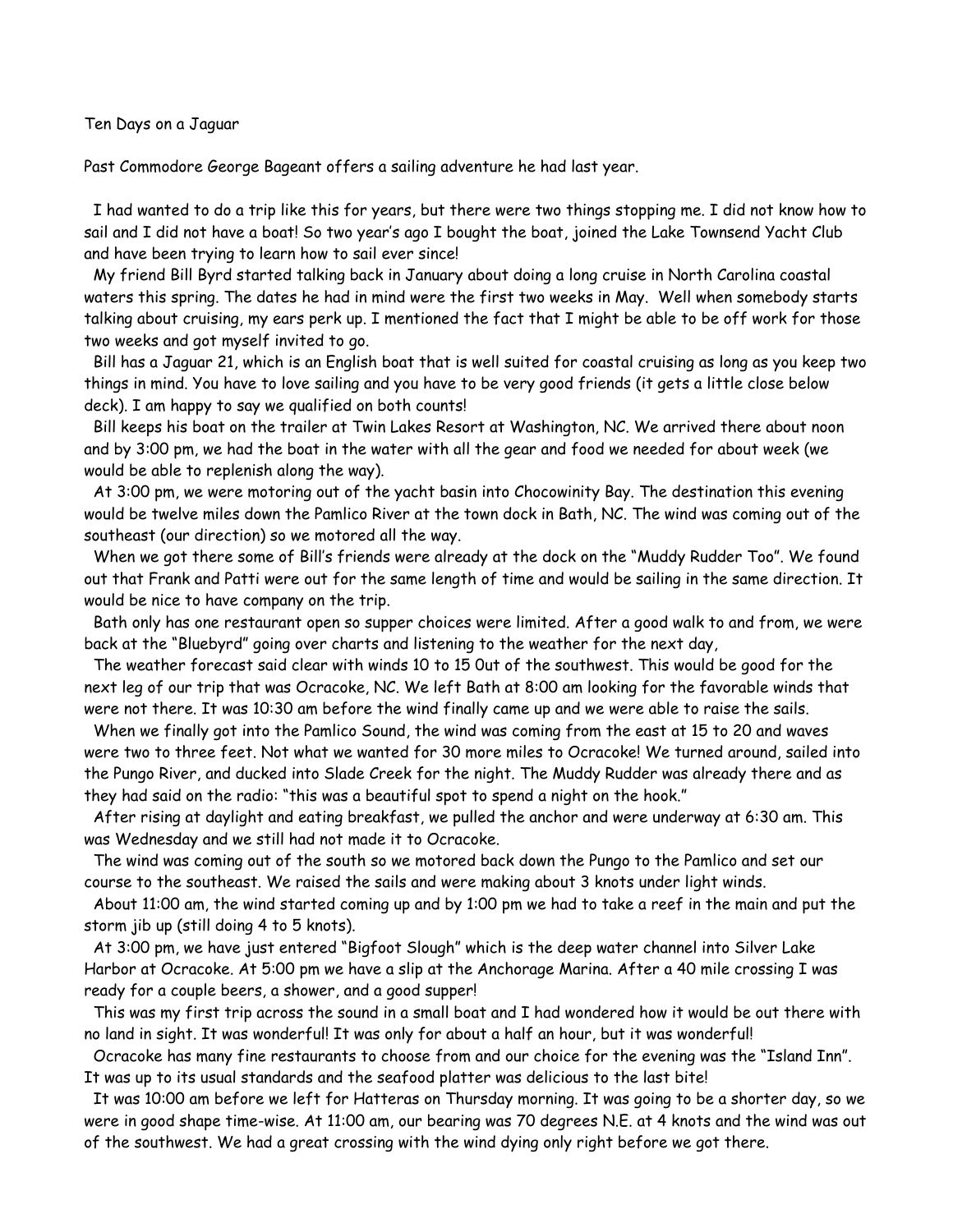We were going through the Hatteras breakwater at 4:00 pm and found a slip at Hatteras Marina. We had the best seat in the house for what was to follow. The sport fishing boats were on their way in with the days catch. It was a parade of beautiful 30 to 40 foot boats. We were definitely the little fish in this pond! Supper was at a local Hatteras restaurant and it was only average, but filling.

 At 7:00 am the next morning, we motored out of Hatteras harbor. This was going to be a long day. There was a good breeze coming out of the south that kept us moving at about 4 knots.

 Today we had to make a slight course adjustment to the N.E. to get around a bombing range area. Other than that, it was smooth sailing and we made it in to the "Old House" channel at about 2:30 pm. This channel is the approach to Manteo Harbor around the east side of Roanoke Island. If you are out of the channel, you will be dealing with 2 to 3 feet of water. We did not want to be there! So we kept a close eye on the channel markers and the depth gauge and had no problems.

 The Manteo waterfront is a beautiful place to be and one of my favorites to visit. We had a slip in the marina and were squared away by 7:00 pm. The Muddy Rudder had gotten there earlier and was on the same dock with us.

It had been a long day and Bill was hungry, I was thirsty, and we were both in need of a shower!

 We wound up at the "Green Dolphin" bar and grill for supper. This was not your average tourist eatery. The Green Dolphin is a working man's waterfront bar that serves great hamburgers. Bill's hamburger was so big that he opened it up and ate it like a "hamburger steak"!

 After spending an hour enjoying our meal we headed back to the boat for a well-deserved night's sleep. One drawback to traveling on a small sailboat is when you are at a marina your only mode of transportation is your feet! Instead of walking a mile and a half to a restaurant for breakfast, we walked half a block to a coffee shop. The coffee and pastry were good.

 At 8:00 am, we left Manteo on a bearing of 286 degrees N.E. with the wind on our nose. We were motoring at 4.5 knots.

 Once we picked up the channel markers for the Alligator River it was still a good five miles south to the NC Hwy 64 bridge. Our goal for the day was the Alligator River Marina, which is right beside the bridge on the west side of the river. We motored into the marina at about 2:00 pm. We topped off our fuel and secured a slip for "Blue Byrd" and we were set for the night.

 Listening to the weather report that evening was not reassuring. They were calling for a front to come through bringing winds out of the north with winds at 15 to 20.

 At 2:00 am, On Sunday morning the wind and the rain hit. When we got up at 6:30 am, the rain had stopped but the wind was blowing out of the northeast at 20 to 35 mph. This was creating 3 to 4 ft waves on the river and not a place we wanted to be in a 21 ft. boat!

Bill made the decision to stay put and we went to the marina restaurant for breakfast.

 All day long, we watched to see what the weather was going to do. It got colder and the wind blew harder. We got on the radio, called the bridge tender, and were informed that the swing-bridge was closed. The wind was gusting up to 45 mph! Their limit was 40 mph. This meant no marine traffic was allowed through the bridge until the wind calmed down.

 On Monday morning, the wind was just barely below 40 and the bridge was open. The 26 ft. sailboat Julia decided they had to leave with three on board. We did not think they were going to clear the breakwater out of the marina, but they finally made it all the way out to the swing bridge and through! They radioed back later and told us they were safe but advised that no one else try it. We did not!

 Later that morning another 26 ft. boat with just a man and his wife on board tried to leave. They were almost blown into the bridge before they managed to turn around and barely make it back to the marina! It is just not worth the loss of your life trying to keep a schedule.

 We finally were able to leave on Tuesday morning. The wind was 10 to 15 out of the N.E. and we left the marina about 6:15 am. We motored out to the swing section of the bridge and they opened up and let us right through.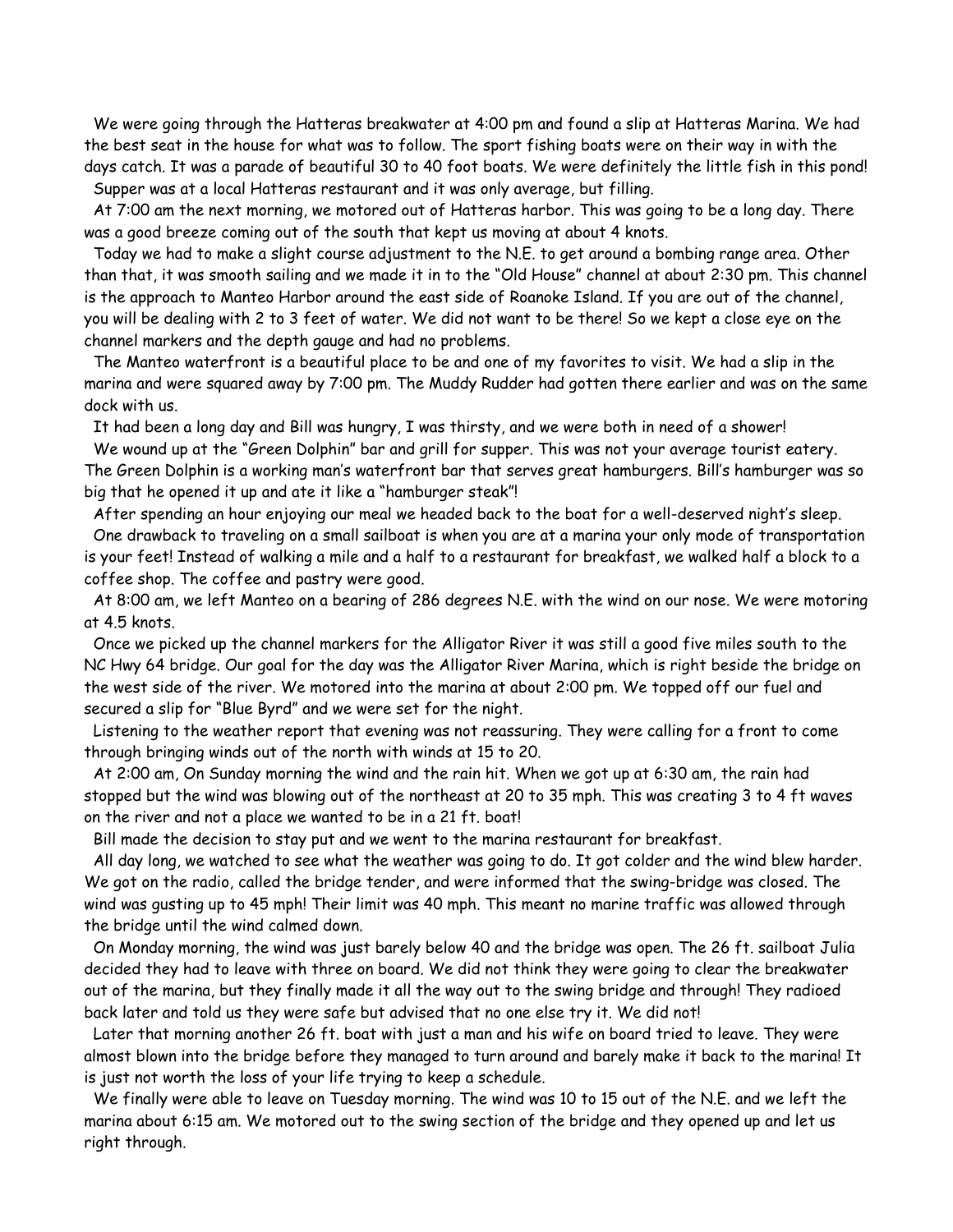We poled out the jib and were flying the spinnaker and by 10:30 am we were 14 miles down the Alligator River and into the canal.

 At 12:00 noon, the wind quit so we dropped the sails and cranked the motor with only 13 miles to go until we hit the Pungo River.

 By 4:00 pm, we were well into the Pungo and almost to Belhaven. We stopped at the Dowry Creek Marina to top off the fuel and use their facilities. It had been a long day already and it was time for a good break!

 So far, it had been a trouble free trip for the boat and the motor so "Mr. Murphy" decided he would pay us a visit! As we got under way, again the motor started missing. We managed to sail the rest of the way into Belhaven where we dropped the anchor.

 After checking the motor over Bill found that it had fouled a sparkplug. Not a major crisis, but replacing it took a while. It was getting late so we decided to stay the night on the hook right where we were.

 We left Belhaven on Wednesday morning about 8:00 am and after motoring most of the way, we made it to the Bath dock at 2:00 pm.

 We ate lunch in Bath and were on our way again shortly (motoring). Have you ever noticed when time is getting short and you are on your way home that you always seem to be motoring? The wind never seems to co-operate on the return trip!

 After a very long day, we were back at Twin Lakes in Washington at 5:30 pm. We were safe and sound and glad to be there. Now it was time for showers, food and relaxation!

 After a good night's sleep and a hearty breakfast, we were ready to haul the boat out and head for home. It had been a great trip but it was time to go home and see familiar faces other than our own and start planning for the next adventure.

#### **Call People. Go Sailing.**

In an effort to involve more sailors in the Club's Sailing Events and Racing Programs, this "Available to Crew" list is published in each newsletter. The people listed have taken our Learn to Sail class or have other previous sailing experience and are looking to get more time on the water. So, if you have a boat and would like to participate in the Summer or Frostbite Race Series, why don't you call one of these folks for your crew? Alternatively, if you need a cruising partner on your boat or would like to team with someone on one of the city sailboats for a day sail or a race, contact someone on this list. If you would like to add your name to the list, contact John Hemphill, Treasurer or Bill Grossie, Newsletter Committee (See the Help Lines box located in this newsletter).

|                          |              | Available To Crew        |                           |
|--------------------------|--------------|--------------------------|---------------------------|
| Name                     | Home Phone   | <b>Work Phone E-mail</b> |                           |
| <b>Bill Byrd</b>         | 336-635-1926 | N/A                      |                           |
| Chip Cromartie           | 336-601-0464 | 336-274-3559             | cromartie@triad.rr.com    |
| Lewis Johnson            | 336-656-4971 | 336-334-3448             | ljohnson12@triad.rr.com   |
| Paul/Jean Leslie         | 336-668-2874 | 336-272-7102 x276        | lesliep@gborocollege.edu  |
| Cynthia & Sam Reichelson | 336-540-1279 | 336-273-2511             | reichelson@cs.com         |
| Deborah Stephenson       | 336-272-4517 | 336-279-3966             | Addyhouse@aol.com         |
| Pamela Reynolds          | 336-299-1948 | 336-832-7484             | pfcr4201@aol.com          |
| Jeff Taylor              | 336-674-3887 | 336-9544364              | kindredsouls@pipeline.com |
| Gary Wulf                | 336-674-2498 | 336-373-8361             | gkwulf@hahoo.com          |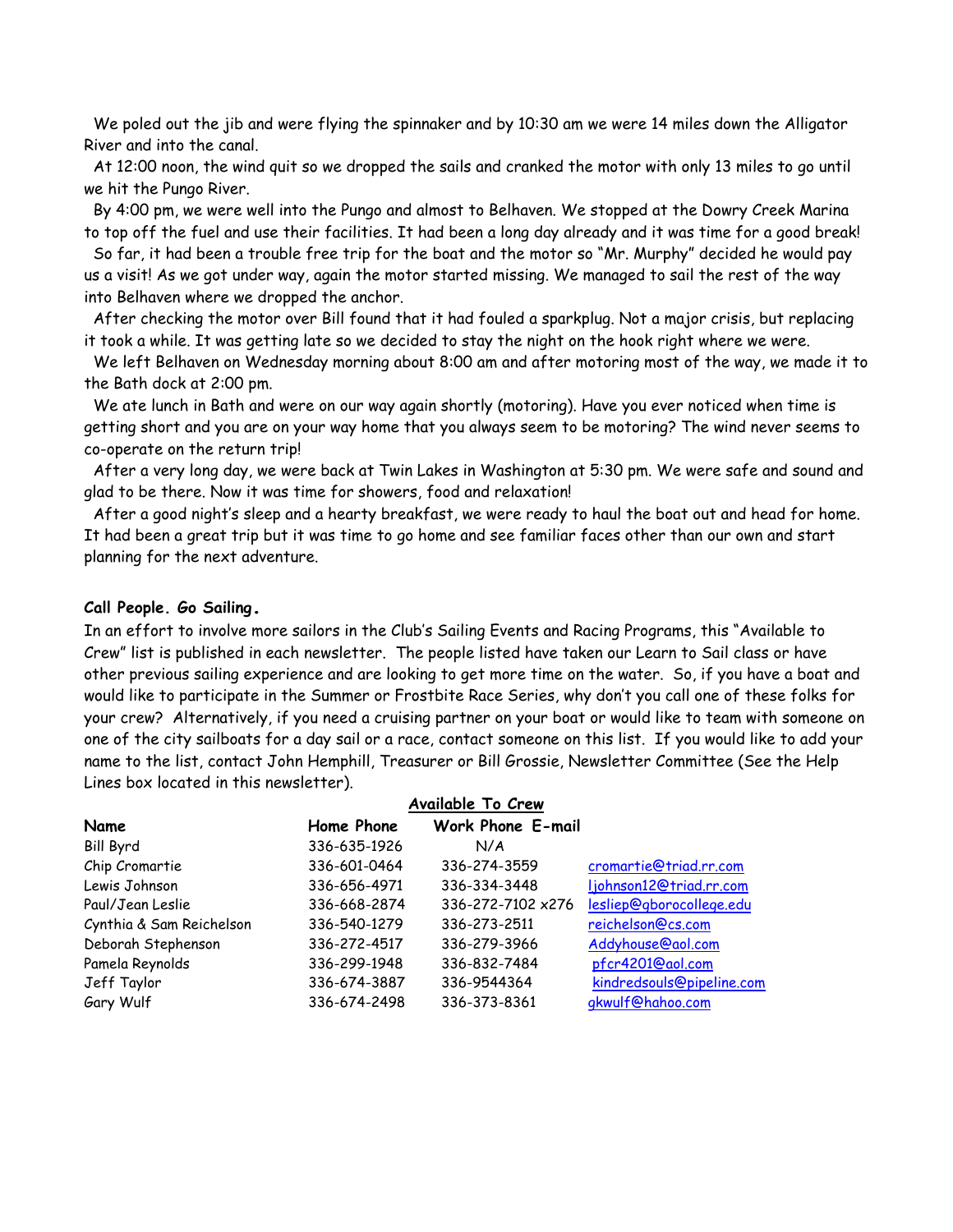# SATURDAY SUMMER RACE SERIES July 2005

| Skipper             | Boat          | Race 1         | Race 2         | Cumulative |
|---------------------|---------------|----------------|----------------|------------|
| <b>Flying Scots</b> |               |                |                |            |
| Gunn, S             | FS 1104       |                |                | 21         |
| Moates, B           | FS 1939       | 6              | 5              | 20         |
| Hemphill, J         | FS 4043       | 5              | 6              | 19         |
| Young, D            | FS 2252       | 3              | 3              | 18         |
| Russell, J          | FS 2300       | 4              | 4              | 18         |
|                     |               |                |                |            |
| <b>Isotopes</b>     |               |                |                |            |
| Wolf, A             | ISO 007       | 6              | 5              | 25         |
| Rasmussen, E        | <b>ISO 42</b> | 5              | 6              | 23         |
| Duff, D             | ISO 2450      | 4              | $\overline{c}$ | 20         |
| Rasmussen, J        | ISO 1027      | $\overline{c}$ | 4              | 20         |
| Moore, G            | ISO 1776      |                |                | 6          |

### **Green Fleet**

| Gates, R    | MC 982           |      |                              | 12 |
|-------------|------------------|------|------------------------------|----|
| Bodman, H   | <b>TNZ 1146</b>  | $3*$ | $3*$                         | 18 |
| Warren, K   | LI 14932         | $3*$ | $3^{\star}$                  | 17 |
| Macklin, B  | <b>TNZ</b>       |      |                              | 9  |
| Johnson, L  | O Day 19         |      | $\overline{\phantom{a}}$     | 8  |
| Grossie, W  | <b>BUCC 2803</b> |      |                              | 6  |
| Bageant, G  | <b>TNZ</b>       |      |                              | 6  |
| Clark, T    | Force5 2947      |      | $\qquad \qquad \blacksquare$ | 6  |
| Borland, E  | Force5           |      |                              | 6  |
| Fragakis, J | LS 166847        |      |                              | 5  |
| Hawkes, A   | LI 14641         | $3*$ | $3*$                         | 6  |

# **White Fleet**

| Byrd, B   | Newport 16      | $\overline{\phantom{0}}$ |    |  |
|-----------|-----------------|--------------------------|----|--|
| Snider, B | <b>Kite 774</b> | つま                       | つま |  |
| Cordon, R | Capri 14        |                          |    |  |

# **Multi-Hulls**

|  |  | .<br>u |  |  |  |
|--|--|--------|--|--|--|
|--|--|--------|--|--|--|

\* Points earned from Race Committee duty